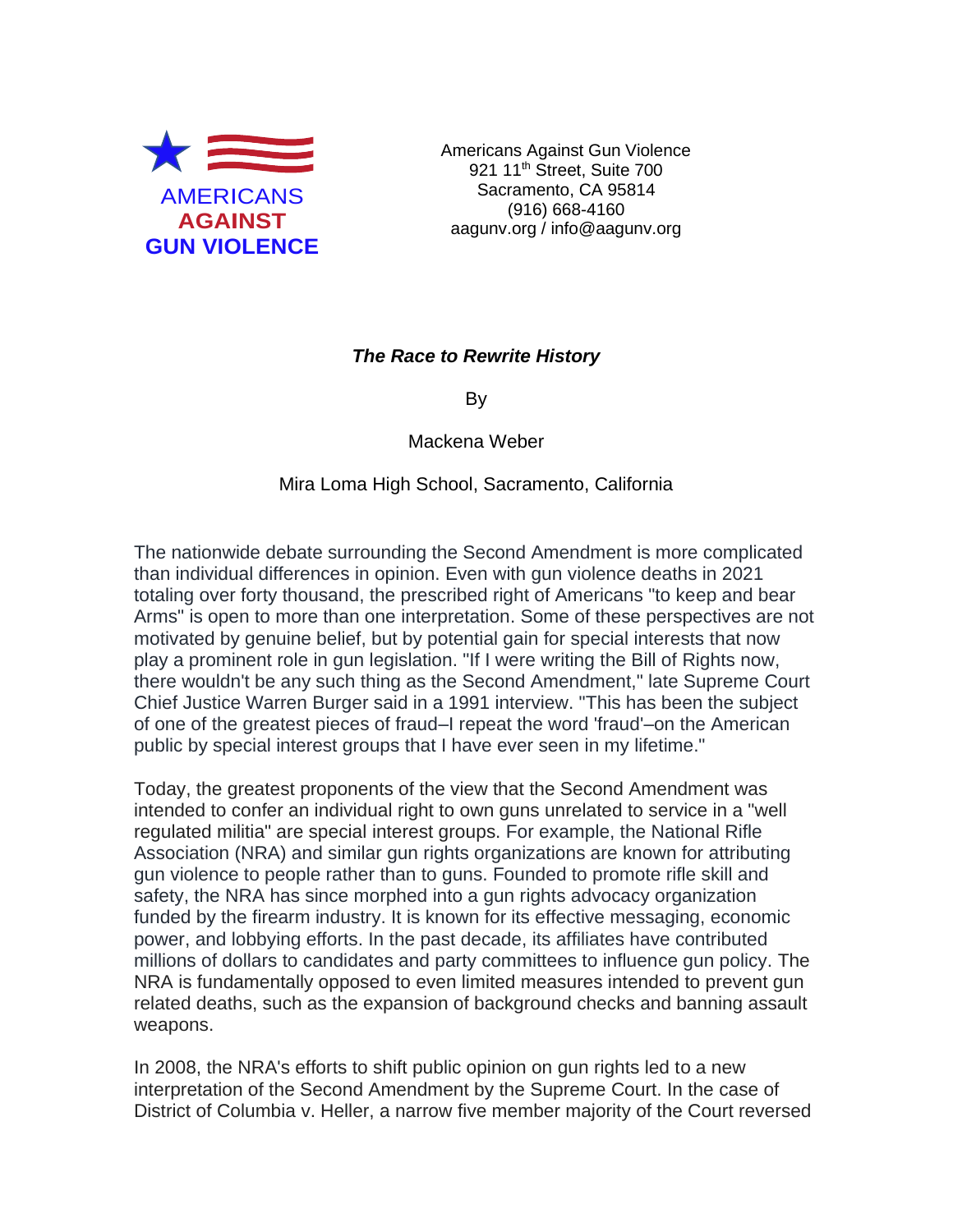over two centuries of legal precedent, including four prior Supreme Court opinions, in ruling that the Second Amendment conferred an individual right to own a handgun unrelated to service in a "well regulated militia." The NRA has also successfully lobbied Congress to pass legislation cutting the CDC's funding for gun violence research, prohibiting the use of any federal grant money to advocate gun control, and limiting the ability of the Bureau of Alcohol, Tobacco, and Firearms (ATF) to share crime gun trace data with local law enforcement agencies and the general public.

Our country's gun violence epidemic is uniquely American. The United States has by far the highest rate of civilian gun ownership of any high income democratic country, and correspondingly, by far the highest rate of gun violence, due in large part to the 'fraud' propagated by organizations such as the NRA. Thus, Burger's view of the Second Amendment – and his outrage over the misrepresentation of the Amendment by the gun lobby – squares with the history of increasing gun violence in our country proportional to the increasing influence of the gun lobby in blocking gun control legislation. As the work of special interest groups to deceive the American public continues, one has to wonder: If mass shootings and deaths are not enough to create change, then what will?

As long as American society watches these tragedies play out on the news and in our own lives, special interest groups will continue to profit at humanity's expense. The regulation of arms that was once a rarely-disputed reality of the Second Amendment must become a standard. To end this country's collective suffering, we must cast special interests aside and instead consider our own.